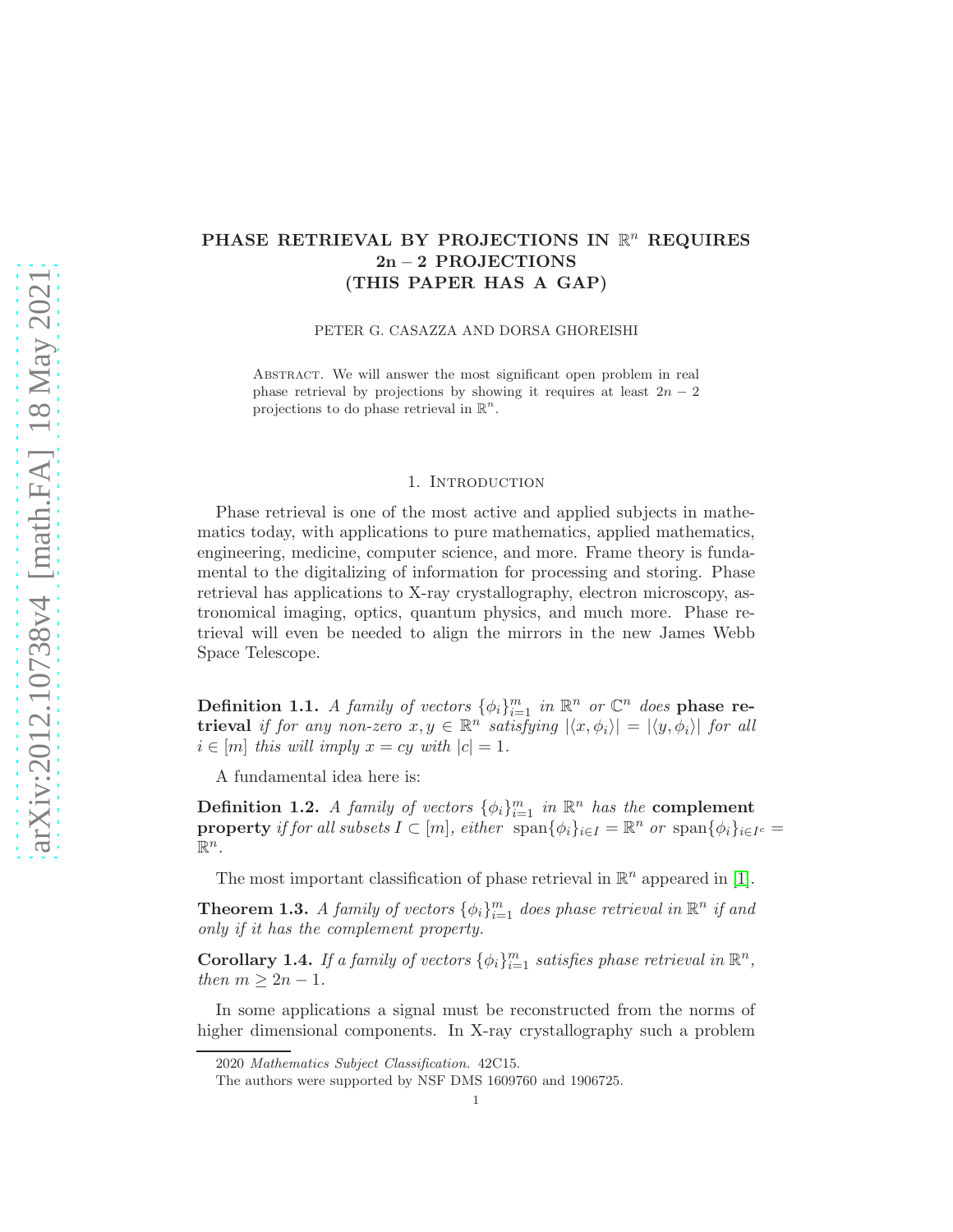arises in crystal twinning [\[7\]](#page-8-1). In this scenario, there exists a similar phase retrieval problem.

**Definition 1.5.** *A family of subspaces*  $\{W_i\}_{i=1}^m$  *in*  $\mathbb{R}^n$  *or*  $\mathbb{C}^n$  *with respective orthogonal projections*  $\{P_i\}_{i=1}^m$  *satisfy* **phase retrieval** *if for all*  $x, y \in \mathbb{R}^n$ *,*  $||P_ix|| = ||P_iy||$  *for all*  $i \in [m]$ *, implies*  $x = cy$  *with*  $|c| = 1$ *.* 

A deep study of phase retrieval by projections appears in [\[4\]](#page-8-2). This includes the result:

**Theorem 1.6.** For any  $0 < r_i < n$ ,  $i \in [2n-1]$  there are subspaces  $\{W_i\}_{i=1}^{2n-1}$ in  $\mathbb{R}^n$  doing phase retrieval with dim  $W_i = r_i$ .

A fundamental result in this area from [\[4\]](#page-8-2) is:

**Theorem 1.7.** Let  $\{W_i\}_{i=1}^m$  be subspaces of  $\mathbb{R}^n$ . The following are equiva*lent:*

- (1)  ${W<sub>i</sub>}<sub>i=1</sub><sup>m</sup> does phase retrieval.$
- (2) Whenever we choose orthonormal bases  ${u_{ij}}_{j=1}^{I_i}$  for  $W_i$ , the family of vectors ${u_{ij}}_{i=1,j=1}^{m}$  does phase retrieval.

Edidin [\[8\]](#page-8-3) proved a fundamental result concerning phase retrieval by projections (See [\[5\]](#page-8-4) for an elementary proof of this resut.)

<span id="page-1-0"></span>**Theorem 1.8.** *A family of projections*  ${P_i}_{i=1}^m$  *does phase retrieval in*  $\mathbb{R}^n$ *if and only if for every*  $0 \neq x \in \mathbb{R}^n$ ,  $\text{span}\{P_ix\}_{i=1}^m = \mathbb{R}^n$ .

The following theorem in [\[11\]](#page-8-5) shows a particular case of  $\mathbb{R}^4$  in which phase retrieval is possible with  $2n - 2 = 2(4) - 2 = 6$  subspaces.

Theorem 1.9. *There are 6 two-dimensional subspaces of* R 4 *satisfying phase retrieval.*

In [\[3\]](#page-8-6) it was shown that there are 6 hyperplanes in  $\mathbb{R}^4$  doing phase retrieval.

The following result also appears in [\[3\]](#page-8-6). Since this result is central to this paper, we include its short proof.

<span id="page-1-1"></span>**Theorem 1.10.** It takes at least  $2n - 2$  hyperplanes in  $\mathbb{R}^n$  to do phase *retrieval.*

*Proof.* Let  $\{W_i\}_{i=1}^m$  be a family of hyperplanes in  $\mathbb{R}^n$  doing phase retrieval with respective projections  $\{P_i\}_{i=1}^m$ .

By way of contradiction, assume  $m \leq 2n - 3$ . Choose a vector

$$
0 \neq x \in \bigcap_{i=1}^{n-1} W_i
$$

so  $P_ix = x$  for  $i \in [n-1]$ . Therefore we can write,  $\{P_ix\}_{i=1}^m = \{x\} \cup \{P_ix\}_{i=n}^m$ . Notice that  $2n-3-(n-1)+1=n-1$  which shows  $\{P_ix\}_{i=1}^m$  has at most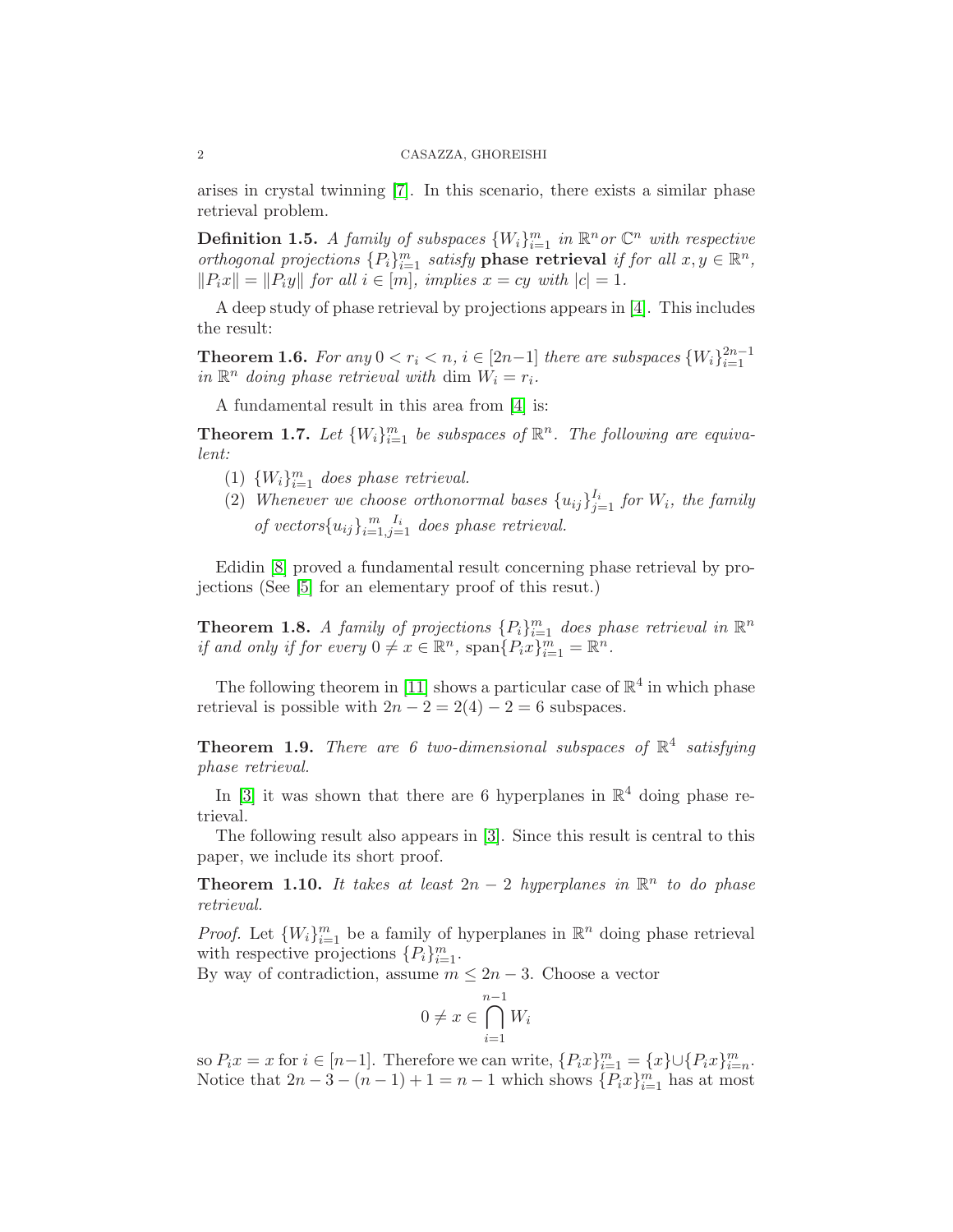PHASE RETRIEVAL BY PROJECTIONS IN  $\mathbb{R}^n$  REQUIRES  $2n-2$  PROJECTIONS(THIS PAPER HAS A GAP3

 $n-1$  non-zero vectors and cannot span the space. This is contradicting Theorem [1.8.](#page-1-0)

 $\Box$ 

The main open question in this area has been about finding the least number of subspaces satisfying phase retrieval. We will show in this paper that it takes at least  $2n-2$  subspaces to satisfy phase retrieval in  $\mathbb{R}^n$ .

Another open problem in this area is motivated by this theorem of Edidin [\[8\]](#page-8-3):

**Theorem 1.11.** *If*  $n = 2<sup>k</sup> - 1$ *, for some* k*, then it takes*  $2n - 1$  *subspaces* of  $\mathbb{R}^n$  to do phase retrieval.

So now the main open problem in this area is:

**Problem 1.12.** *Can we do phase retrieval in*  $\mathbb{R}^n$  *with*  $2n - 2$  *subspaces whenever*  $n \neq 2^k - 1$  *for any* k.

The complex case is significantly more complicated. It is known [\[2\]](#page-8-7) that phase retrieval can be done in  $\mathbb{C}^n$  with  $4n-4$  vectors. It was believed this result was best possible. But Vinzant [\[9\]](#page-8-8) showed that phase retrieval can be done in  $\mathbb{C}^4$  with 11 vectors (in other words  $4n-5$  vectors). So the major open problem here is:

Problem 1.13. *What is the minimum number of vectors required to do phase retrieval in* C n*?*

Phase retrieval by projections in  $\mathbb{C}^n$  is still unknown.

Problem 1.14. *What is the minimum number of projections required to do phase retrieval in* C n

Notice that Theorem [1.8](#page-1-0) (Edidin's theorem) fails in  $\mathbb{C}^n$ . A complex version of this theorem appears in [\[11\]](#page-8-5), Theorem 2.1 (3). A completely different approach to a complex version of Edidin's theorem was proved in [\[6\]](#page-8-9). In this paper they associate vectors in  $\mathbb{C}^n$  with rank 2 projections in  $\mathbb{R}^{2n}$ .

## 2. Main Result

The following is immediate by Theorem [1.8.](#page-1-0)

**Lemma 2.1.** If a family of projections  ${P_i}_{i=1}^m$  does phase retrieval in  $\mathbb{R}^n$ , *then for every*  $0 \neq x \in \mathbb{R}^n$ , *either*  $\text{span}\{P_ix\}_{i=2}^m = \mathbb{R}^n$  *or*  $\text{span}\{P_ix\}_{i=2}^m$ *spans a hyperplane.*

*Moreover, if this is a hyperplane,*  $P_1x \notin \text{span}\{P_ix\}_{i=2}^m$ .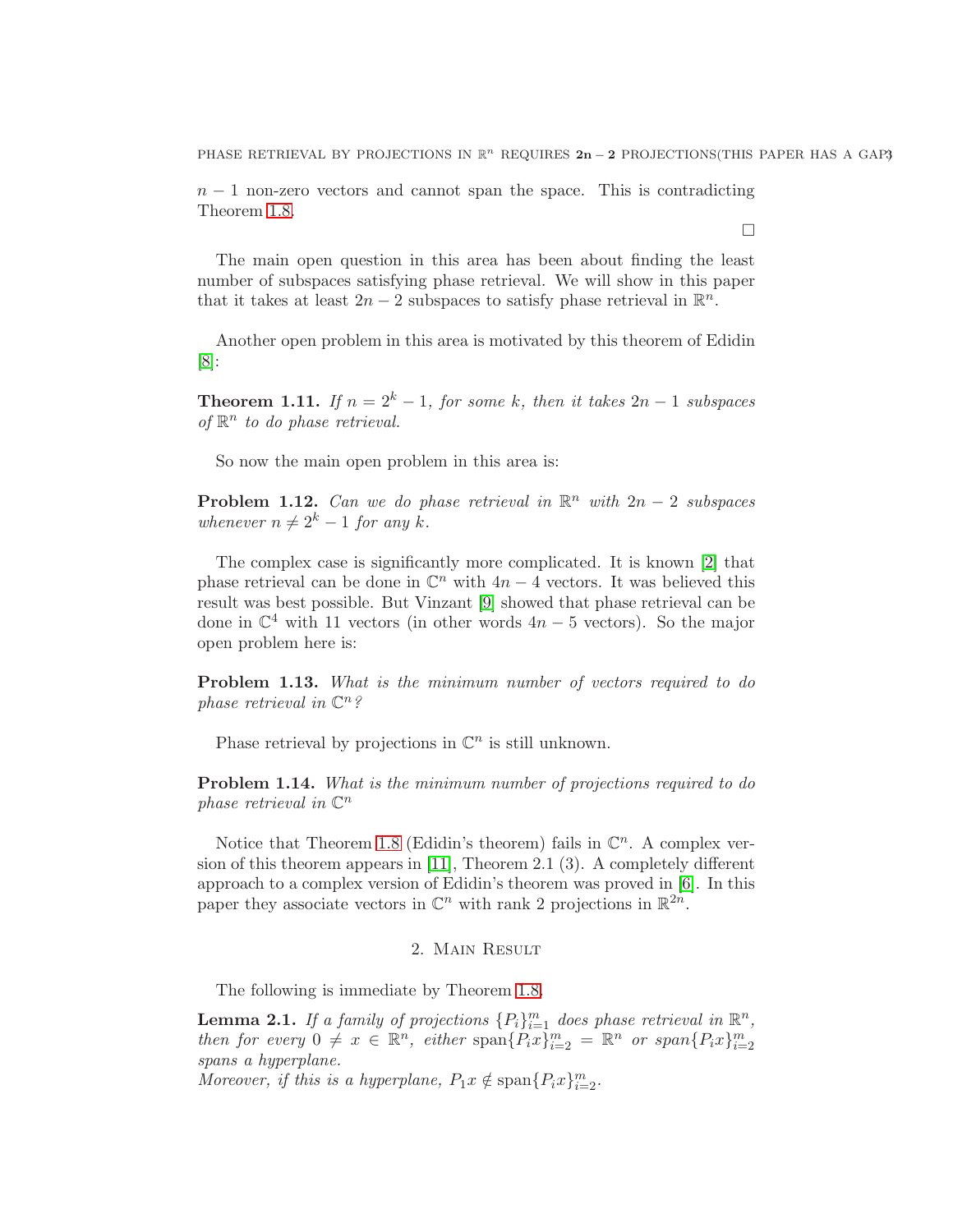The next result is fundamental to our proof.

<span id="page-3-0"></span>**Theorem 2.2.** Let a family of projections  ${P_i}_{i=1}^m$  do phase retrieval on  $\mathbb{R}^n$ *and let*

$$
F = \{x : ||x|| = 1 \text{ and } H_x = \text{span}\{P_i x\}_{i=2}^m \neq \mathbb{R}^n\}.
$$

*If*  $x_1, x_2 \in F$  *and*  $H_{x_1} = H_{x_2}$ *, then*  $x_1 = \pm x_2$ *.* 

*Proof.* Since  $H_{x_1} = H_{x_2}$  is a hyperplane, there is a vector  $||z|| = 1$  so that  $z \perp P_i x_1$  and  $z \perp P_i x_2$  for all  $i = 2, 3, ..., m$ . Hence

$$
0 = \langle z, P_i x_1 \rangle = \langle P_i z, x_1 \rangle = \langle z, P_i x_2 \rangle = \langle P_i z, x_2 \rangle, \text{ for all } i = 2, 3, \dots, m.
$$

Since this family spans a hyperplane,  $x_1, x_2$  are both orthogonal to this hyperplane and so  $x_1 = \pm x_2$ .

The main result will be based on the following theorem:

**Theorem 2.3.** Let a family of subspaces  $\{W_i\}_{i=1}^m$  do phase retrieval in  $\mathbb{R}^n$ . *If* dim  $W_1^{\perp} \geq 2$ , there is a  $z \in W_1^{\perp}$  with  $||z|| = 1$  so that  $\{W_1 \cup z\} \cup$  $\{W_2, \ldots, W_m\}$  does phase retrieval.

*Proof.* We will do this in steps.

(1) Choose orthonormal bases  $\{u_{ij}\}_{j=1}^{I_i}$  for  $W_i$  when  $i \in [m]$  so that these vectors satisfy phase retrieval. For  $z \in W_1^{\perp}$  let  $W_z = \text{span}\{W_1, z\}$  and let  $P_z$  be the projection onto  $W_z$ .

We need to show there exists a  $z \in W_1^{\perp}$  so that  $\text{span}\{P_z, P_2, \ldots, P_n\}$  does phase retrieval in  $\mathbb{R}^n$ .

(2) Choose  $x \in \mathbb{R}^n$  with  $||x|| = 1$ . If  $\text{span}\{P_i x\}_{i=2}^m = \mathbb{R}^n$ , this shows that if we add a vector z which is in  $W_1^{\perp}$ , the subspaces still satisfy phase retrieval and we are done for this  $x$ .

Now we need to consider the cases when  $\text{span}\{P_ix\}_{i=2}^m \neq \mathbb{R}^n$ ,

(3) By Theorem [2.2,](#page-3-0) if  $\text{span}\{P_ix\}_{i=2}^m = \text{span}\{P_iy\}_{i=2}^m \neq \mathbb{R}^n$  and  $||x|| =$  $||y||$ , then  $x = \pm y$ .

(4) Note

 $\text{span}\{P_i x\}_{i=2}^m = \text{span}\{u_{kj} : \langle P_i x, u_{kj} \rangle \neq 0 \text{ for some } i = 1, 2, ..., m\}.$ 

It follows from  $(3)$  that there are at most a finite number of  $x's$  for which  $\text{span}\{P_ix\}_{i=2}^m \neq \mathbb{R}^n$ . Call these  $\{x_j\}_{j=1}^k$ , and let  $V_{x_j} = \text{span}\{P_ix_j\}_{i=2}^m$  and choose  $||y_j|| = 1$  with  $y_j \perp V_{x_j}$ .

(5)Now we need to find a  $z \in W_1^{\perp}$  with  $||z|| = 1$  and  $P_z x_j \notin V_{x_j}$  for all  $j \in [k]$ .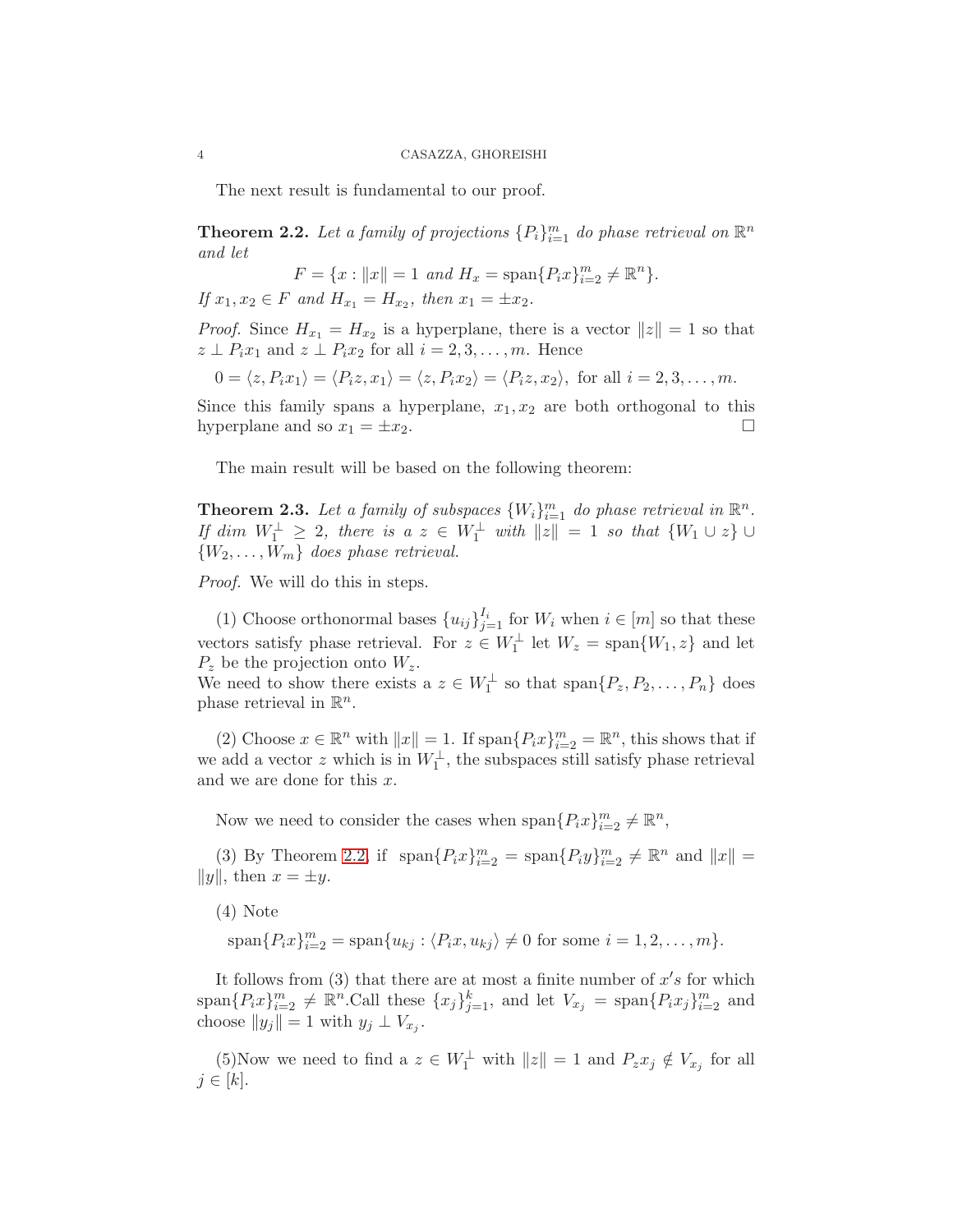Since there are a finite number of  $V_{x_j}$ , it suffices to show that for all  $j \in [k]$ if

(1) 
$$
A = \{ z \in W_1^{\perp} : ||z|| = 1, \ P_z x_j \in V_{x_j} = y_j^{\perp}, \}
$$

the family of lines in the unit ball of A going through the origin is a set of measure zero relative to Lebesgue measure on  $W_1^\perp.$ 

- (6) We have  $A \cap y_j^{\perp} = A \cap x_j^{\perp} = \emptyset$ .
	- If  $z \in A \cap x_i^{\perp}$  $\frac{1}{j}$  then:

$$
P_z x_j = P_1 x_j + \langle x_j, z \rangle z
$$
  
=  $P_1 x_j \in y_j^{\perp}$ .

It follows that  $\text{span}\{P_ix_j\}_{i=1}^m = y_j^{\perp}$  $j^{\perp} \neq \mathbb{R}^n$ . So by Theorem [1.8,](#page-1-0)  ${P_i}_{i=1}^m$  fails phase retrieval - a contradiction.

• If  $z \in A \cap y_i^{\perp}$  $\frac{1}{j}$  then

$$
P_z x_j = P_1 x_j + \langle x_j, z \rangle z \in y_j^{\perp}.
$$

Since  $y_i^{\perp}$  $j^{\perp}$  is a subspace and  $z \in y_j^{\perp}$  $j^{\perp}$  it follows again that  $P_1x_j \in y_j^{\perp}$ and so  $\{\tilde{P}_i\}_{i=1}^m$  fails phase retrieval - again a contradiction.

(7) Claim: There is a constant  $0 < c \leq 1$  so that for every  $z \in A$  we have

$$
\langle x_j, z \rangle \langle y_j, z \rangle = c.
$$

**Proof of the claim:** Let  $z_1, z_2 \in A$ . Then if  $P_{z_1}x_j, P_{z_2}x_j \in y_i^{\perp}$  $j^{\perp}$ , since  $y_j^{\perp}$  $\frac{1}{j}$  is a subspace,

$$
P_{z_1}x_j - P_{z_2}x_j = (P_1x_j + \langle x_j, z_1 \rangle z_1) - (P_1x_j + \langle x_j, z_2 \rangle z_2) \in y_j^{\perp}.
$$

Hence

$$
\langle x_j, z_1 \rangle \langle y_j, z_1 \rangle - \langle x_j, z_2 \rangle \langle y_j, z_2 \rangle = 0.
$$

Notice that  $c \neq 0$ , since if  $c = 0$ , then for every  $z \in A$  either  $z \perp x_j$  or  $z \perp y_j$  which is not possible by (6).

(8) After a rotation, we may assume  $X = \text{span}\{x_j, y_j\} = \mathbb{R}^2 \subset \mathbb{R}^n$  with canonical basis  $\{e_1, e_2\}$  and  $x_j = e_1$ . Let  $y_j = (e, f) \in \mathbb{R}^2$  and let P be the projection onto X. We want to find the points  $v \in X$  so that  $\langle x_j, v \rangle \langle y_j, v \rangle = c$ .

The points on the line  $\ell_1$  orthogonal to  $x_j = e_1$  and passing through  $(x, 0)$ represents all the points in  $\mathbb{R}^2$  whose inner product with  $x_j$  is x. Let m be the slope of the line orthogonal to  $y_j$ . The points on the line  $\ell_2$  orthogonal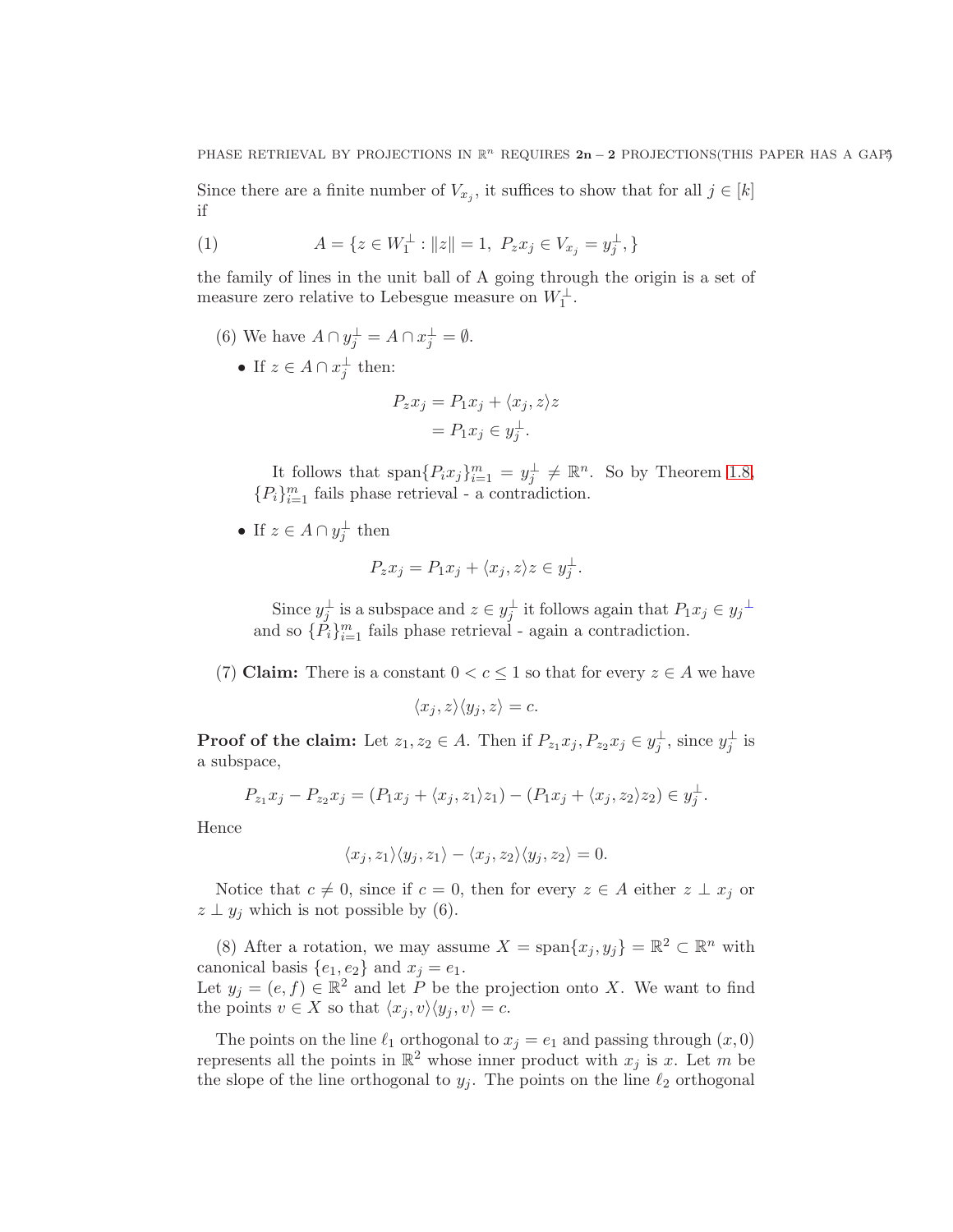to  $y_j$  and passing through  $\frac{c}{x}(e, f)$  are the points in  $\mathbb{R}^2$  whose inner product with  $y_j$  is  $\frac{c}{x}$  since  $e^2 + f^2 = 1$ . This line has equation:

$$
y - \frac{c}{x}f = m(x - \frac{c}{x}e).
$$

That is:

$$
y = mx + \frac{c}{x}(f - em).
$$

So if  $v \in \ell_1 \cap \ell_2$  for some  $c \leq x \leq 1$  then

$$
v = (x, mx + \frac{c}{x}(f - em)).
$$

Therefore, the points  $v \in X$  so that  $\langle x_i, v \rangle \langle y_i, v \rangle = c$  are:

$$
\{(x, mx + \frac{c}{x}(f - em)) : c \le x \le 1\} \quad (*)
$$

(9) We will answer the case where  $dim\ W_1^{\perp}=2$ . We will examine 3 cases.

**Case 1:** P maps  $W_1^{\perp}$  onto X.

Since P is onto, there is a  $v \in W_1^{\perp}$  with  $||v|| = 1$  and  $Pv = re_1$ . Let  $v^{\perp}$  be the unit vector in  $W_1^{\perp}$  orthogonal to v and  $y_j = (e, f) \in \mathbb{R}^2$ . Let  $Pv^{\perp} = (g, h)$ . If  $z \in A$ ,  $z = av^{\perp} + bv$  and  $a^2 + b^2 = 1$ . By (8) and the argument above,  $Pz = (x, mx + \frac{c}{x})$  $\frac{c}{x}(f-em)$ ). Also,

$$
Pz = aPv^{\perp} + bPv
$$
  
=  $(ag, ah) + (br, 0)$   
=  $(ag + br, ah)$ .

So in order for  $\langle x, Pz \rangle \langle y, Pz \rangle = c$  we must have for some x:

$$
ag + \sqrt{1 - a^2}r = x
$$
 and  $ah = mx + \frac{c}{x}(f - em)$ .

Substituting the first equation into the second equation for  $x$ , since all constants except  $a$  are fixed, we have a quadratic equation in  $a$ . So A is of cardinality at most two and the lines through A are a set of measure zero in  $W_1^{\perp}$ .

Case 2:  $PW_1^{\perp} = \emptyset$ .

In this case, if  $z \in A$  then  $Pz = 0$ . So  $\langle z, x_j \rangle = \langle Pz, x_j \rangle = 0$ . By (6), this is a contradiction unless  $A = \emptyset$ .

**Case 3:**  $PW_1^{\perp}$  is dimension one in X.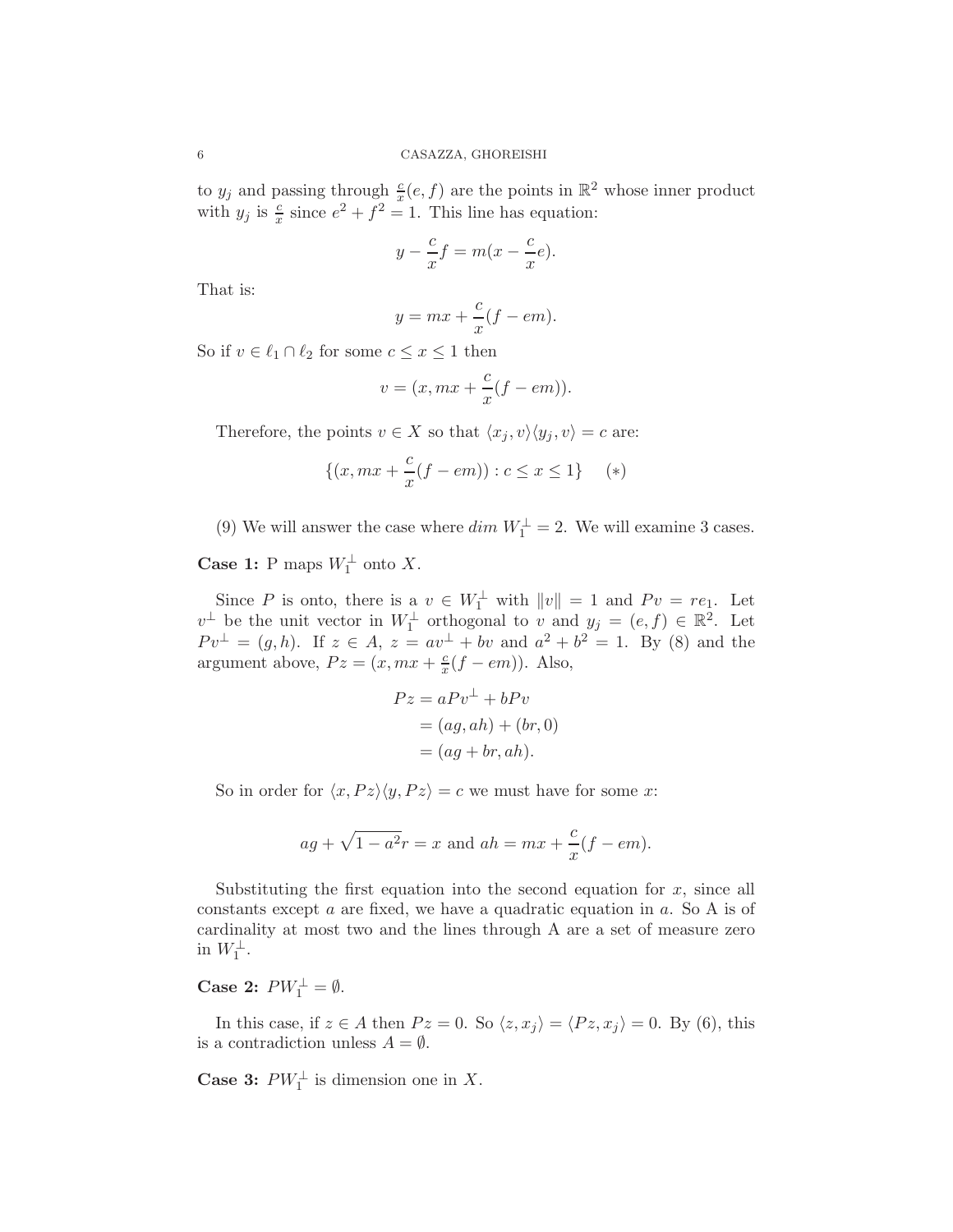In this case,  $x_j^{\perp} \cap W_1^{\perp} = y_j^{\perp} \cap W_1^{\perp}$ . So  $x_j^{\perp} \cap W_1^{\perp}$  is a hyperplane in  $W_1^{\perp}$ . Let  $y_j = (e, f) \in \mathbb{R}^2$  and choose  $||v|| = 1$  in  $W_1^{\perp}$  with  $P v^{\perp} = 0$ . Let  $P v = (g, h)$ .

Then, if  $z \in A$  with  $z = av + bv^{\perp}$  by (8) and (\*),

$$
Pz = (ag, ah) = (x, mx + \frac{c}{x}(f - em))
$$

Hence,

$$
ag = x \text{ and } ah = mx + \frac{c}{x}(f - em).
$$

Substituting the first equation in the second equation for  $x$ , all constants except a are fixed so this is a quadratic equation for a and hence has at most two solutions. That is, A consists of at most two lines and so is a set of measure zero in  $W_1^{\perp}$ .

(10) We check the case  $dim\ W_1^\perp\geq 3.$ 

Since  $x_j^{\perp} \cap y_j^{\perp}$  $\frac{1}{j}$  is a subset of  $\mathbb{R}^n$  of codimension 1 or 2, we will examine these two cases.

Case 1:  $(x_j^{\perp} \cap y_j^{\perp})$  $j^{\perp}$ )  $\cap W_1^{\perp}$  is a set of codimension 2 in  $W_1^{\perp}$ .

Choose a two dimensional subspace V of  $W_1^{\perp}$  so that  $W_1^{\perp} = V \oplus (x_j^{\perp} \cap y_j^{\perp})$  $_{j}^{\pm}$ ). Claim:  $PV = X$ .

**Proof of claim:** If not, then there is a  $v \in V$  with  $P v = 0$ . That is,

$$
\langle v, x_j \rangle = \langle Pv, x_j \rangle = 0 = \langle v, y_j \rangle.
$$

But  $v \perp (x_j^{\perp} \cap y_j^{\perp})$  $j^{\perp}$ , a contradiction.

Choose  $v \in V$ ,  $||v|| = 1$  and  $Pv = re_1$ . Let  $v^{\perp}$  be in V and orthogonal to v and  $Pv^{\perp} = (g, h)$ . It follows that every  $z \in W_1^{\perp}$  is of the form

 $z = bv + av^{\perp} + u$ 

when  $a^2 + b^2 + ||u||^2 = 1$ , and  $P(u) = 0$ . By (8) and (\*),

$$
Pz = (x, mx + \frac{c}{x}(f - em))
$$

But

$$
Pz = bPv + aPv^{\perp}
$$
  
= (br, 0) + (ag, ah)  
= (ag + br, ah).

So we must have for some  $x$ :

$$
ag + br = x
$$
 and  $ah = mx + \frac{c}{x}(f - em).$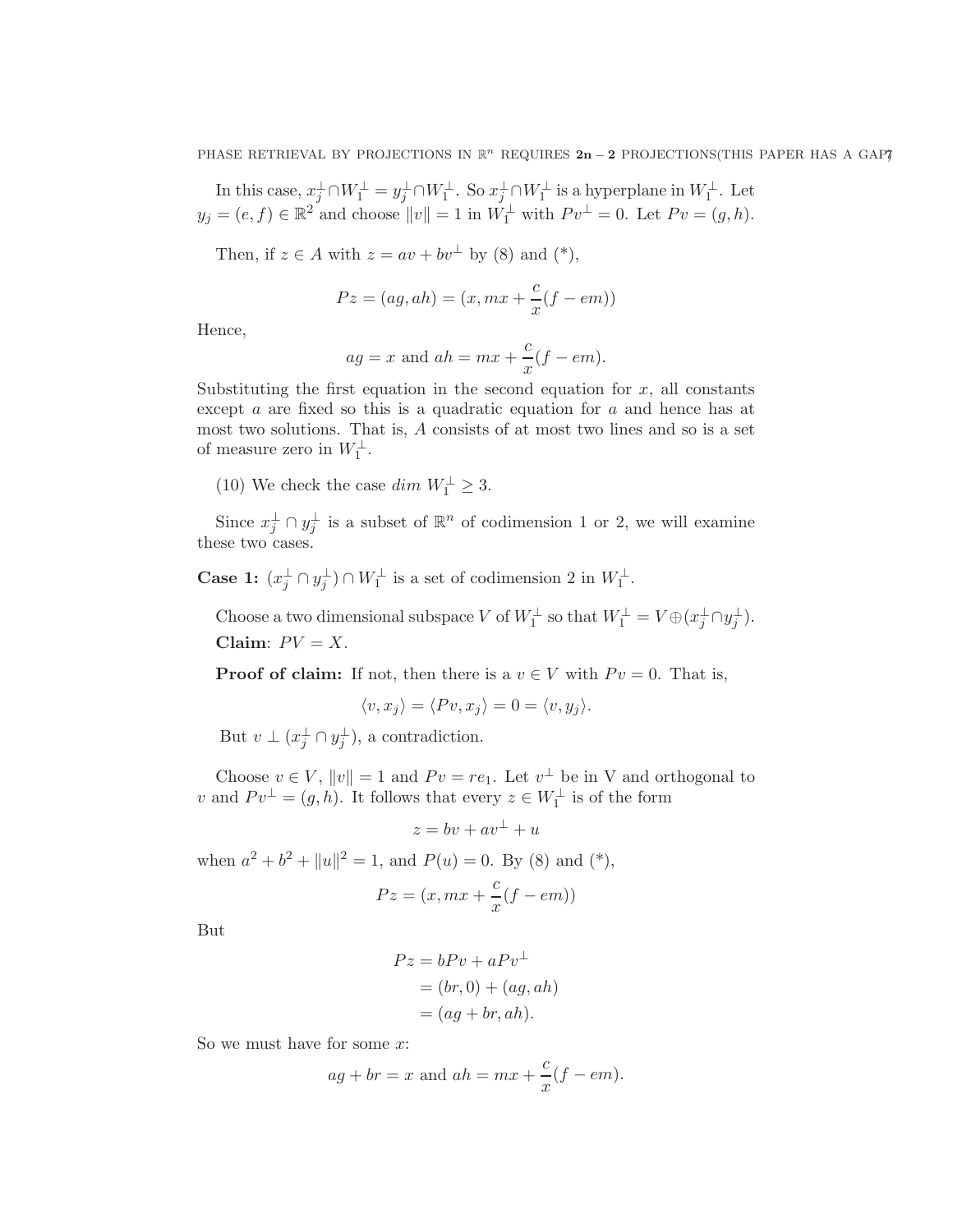Now, from the second equation

$$
ah = m(ag + bj) + \frac{c}{ag + br}(f - em),
$$

All the constants here are fixed except a,b. This equation, represents a quadratic equation in a,b. Hence,

$$
\{z = av^{\perp} + bv : \langle x_j, Pz \rangle \langle y_j, Pz \rangle = c\}
$$

is the union of two continuous quadratic graphs  $G_1, G_2$  in V. For  $z \in A$ ,  $z = av + bv^{\perp} + u, ||z|| = 1.$  So

$$
A = \{x + u : x \in G_1, ||u||^2 = 1 - ||x||^2\}
$$

or

$$
A = \{x + u : x \in G_2, ||u||^2 = 1 - ||x||^2\}.
$$

In each case, since the unit ball of  $(x_j^{\perp} \cap y_j^{\perp})$  $j^{\perp}$ ) ∩  $W_1^{\perp}$  is a set of measure zero in  $W_1^{\perp}$  and A is a curve on the sphere of  $W_1^{\perp}$  and since  $\dim W_1^{\perp} \geq 3$ , the lines through A are a set of measure zero in  $W_1^{\perp}$ .

Case 2:  $(x_j^{\perp} \cap y_j^{\perp})$  $j^{\perp}$ )  $\cap W_1^{\perp}$  is a set of codimension 1 in  $W_1^{\perp}$ .

Choose  $v \in W_1^{\perp}$  with  $v \perp x_j$ . Then every  $z \in W_1^{\perp}$ ,  $||z|| = 1$ , is of the form  $z = av + u$  and  $u \in x_i^{\perp}$  $j^{\perp}$ . Let  $Pv = (g, h)$ . Now,  $Pz = Pav$  so

$$
Pz = aPv = (ag, ah).
$$

Hence, by  $(8)$  and  $(*),$ 

$$
ag = x \text{ and } ah = mx + \frac{c}{x}(f - em).
$$

This yields

$$
ah = mag + \frac{c}{ag}(f - em).
$$

This quadratic equation in a has at most two solutions  $a_1, a_2$ . So A is of the form

$$
\{a_i v + u : ||u||^2 = 1 - a_i^2\}.
$$

But these sets are two translates of a circle in  $(x_j^{\perp} \cap y_j^{\perp})$  $(\frac{1}{j}) \cap W_1^{\perp}$  and the lines through these sets form a set of measure zero in  $W_1^{\perp}$ .

(11) Now, for any  $x_j$  the set of all  $z \in W_1^{\perp}$  with  $P_z x_j \in y_1^{\perp}$  $_1^{\perp}$  is a set of measure zero in  $W_1^{\perp}$ . So choose  $z \in W_1^{\perp}$  which is in none of these k subsets of  $W_1^{\perp}$  of measure zero. Now, for any  $0 \neq x \in \mathbb{R}^n$ , if  $x \neq x_j$  for any  $j \in [k]$ , then  ${P_ix}_{i=2}^m$  spans  $\mathbb{R}^n$ . And if  $x = x_j$  for some  $j \in [k]$  then  $P_z x_j \notin y_j^{\perp}$ j and so  $\{P_z x_j, P_i x_j\}_{i=2}^m$  spans  $\mathbb{R}^n$ . That is,  $\{P_z, P_i\}_{i=2}^m$  does phase retrieval in  $\mathbb{R}^n$ .